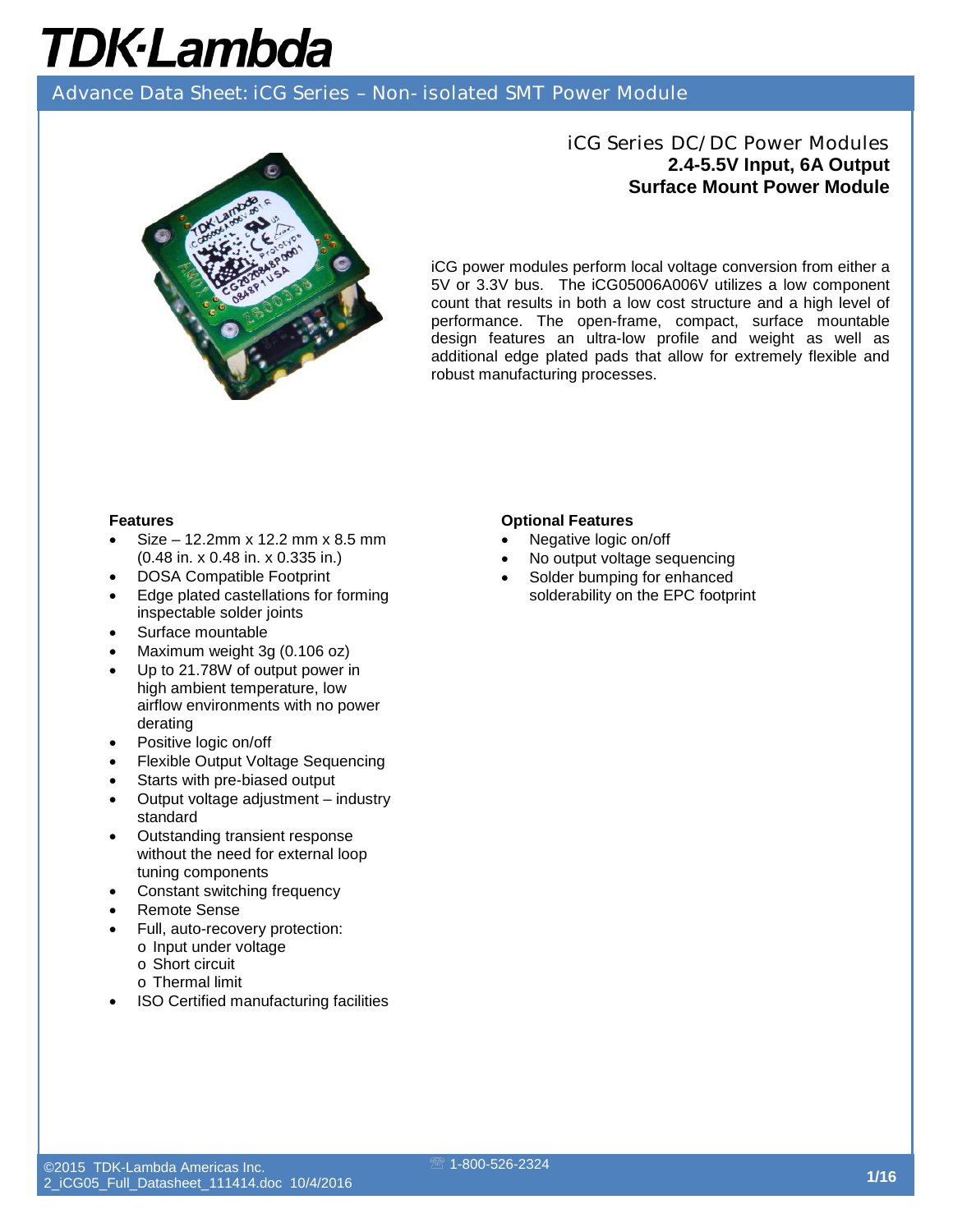Advance Data Sheet: iCG Series – Non-isolated SMT Power Module

This page intentionally left blank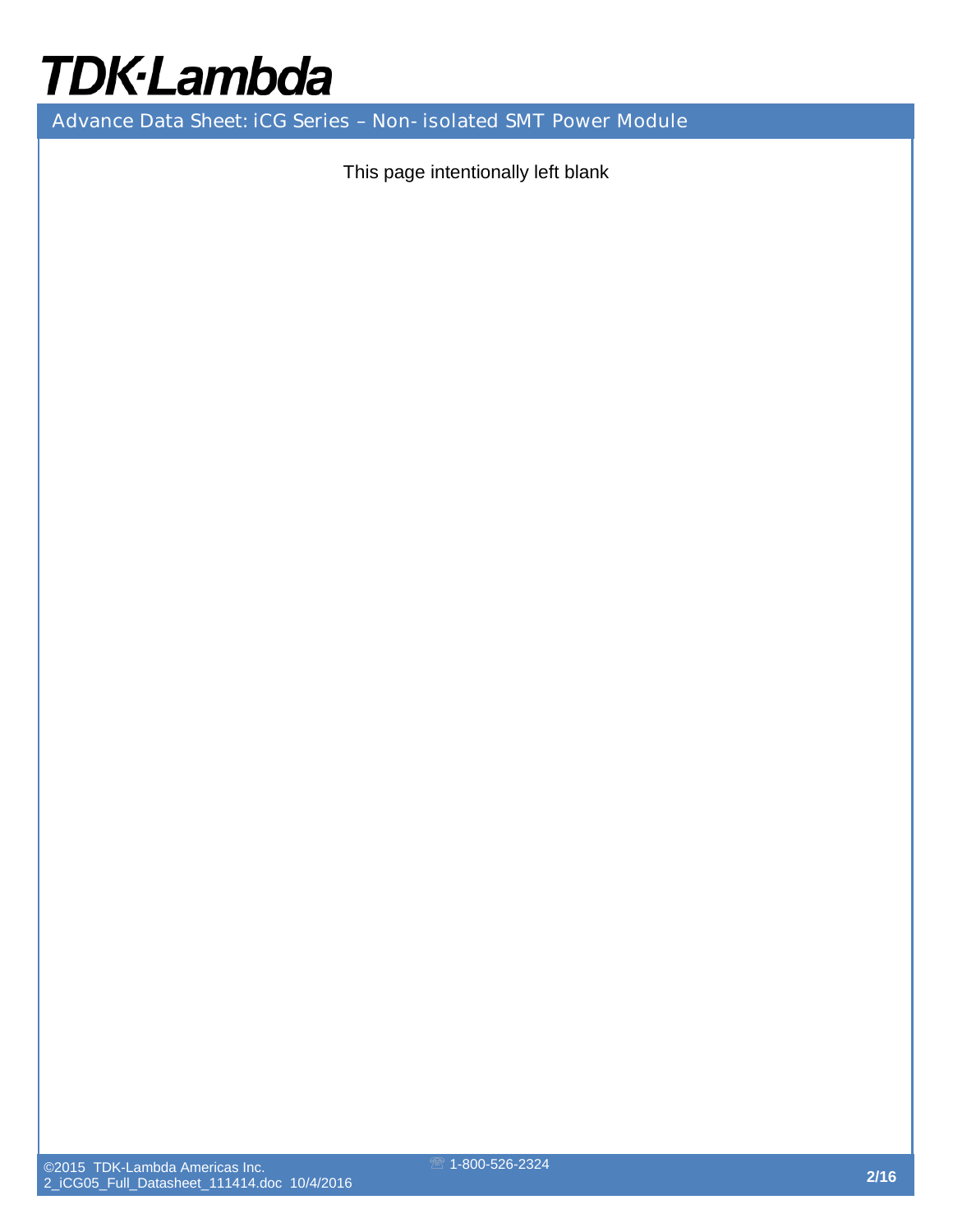Advance Data Sheet: iCG Series – Non-isolated SMT Power Module

### **Mechanical Specification:**

Dimensions are in mm [in]. Unless otherwise specified tolerances are:  $x.x \pm 0.5$  [0.02],  $x.x \pm 0.25$  [0.010]



| <b>PIN</b>     | <b>FUNCTION</b> | PIN. | <b>FUNCTION</b> |
|----------------|-----------------|------|-----------------|
|                | ON/OFF          | 6    | <b>TRIM</b>     |
| $\overline{2}$ | <b>VIN</b>      |      | <b>GND</b>      |
| $\overline{3}$ | <b>GND</b>      | 8    | <b>NC</b>       |
| 4.             | <b>VOUT</b>     | 9    | <b>SEQ</b>      |
| 5              | <b>SENSE</b>    | 10   | <b>NC</b>       |

℡ 1-800-526-2324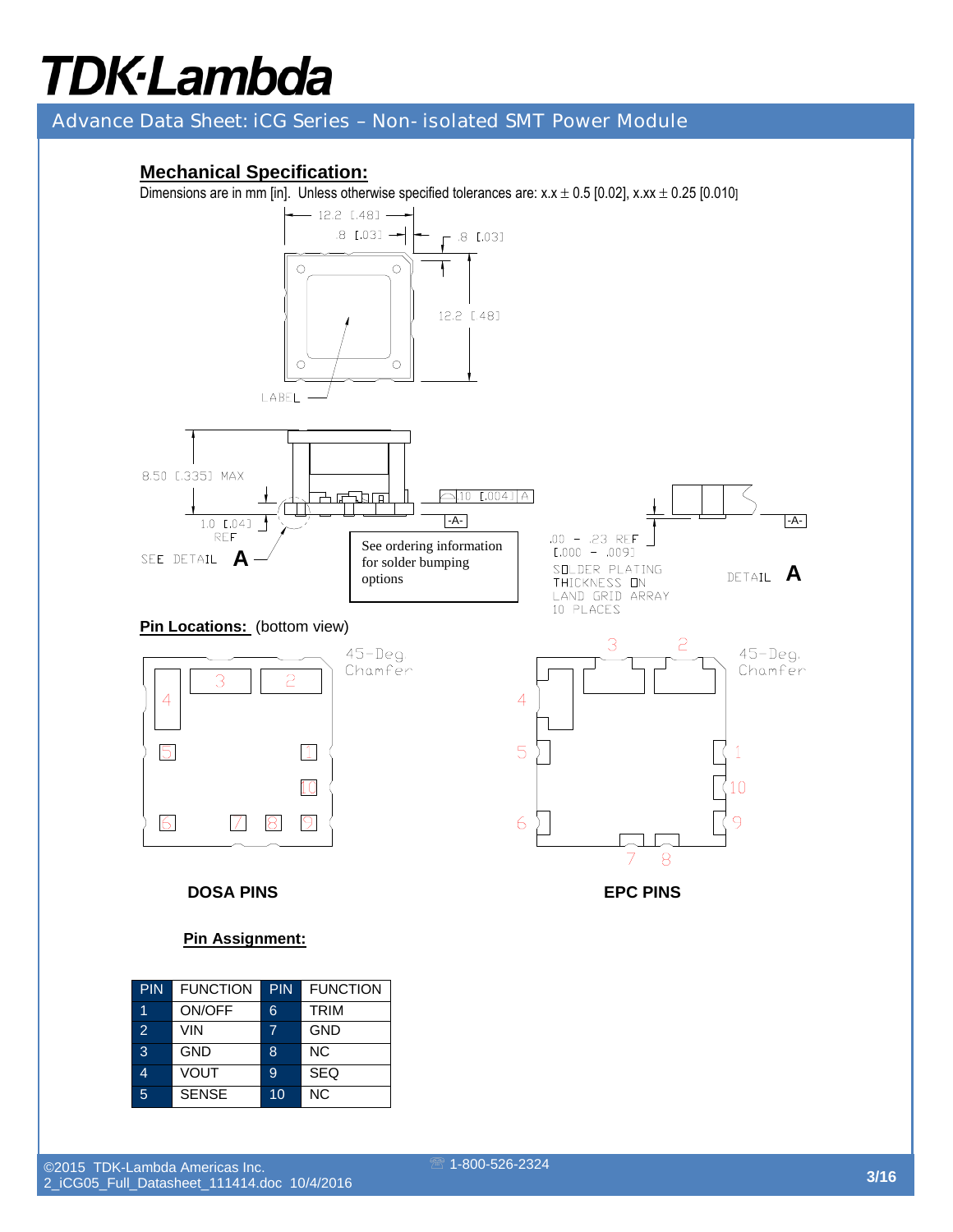Advance Data Sheet: iCG Series – Non-isolated SMT Power Module

#### **Recommended Footprint (top view):**



©2015 TDK-Lambda Americas Inc. 2\_iCG05\_Full\_Datasheet\_111414.doc 10/4/2016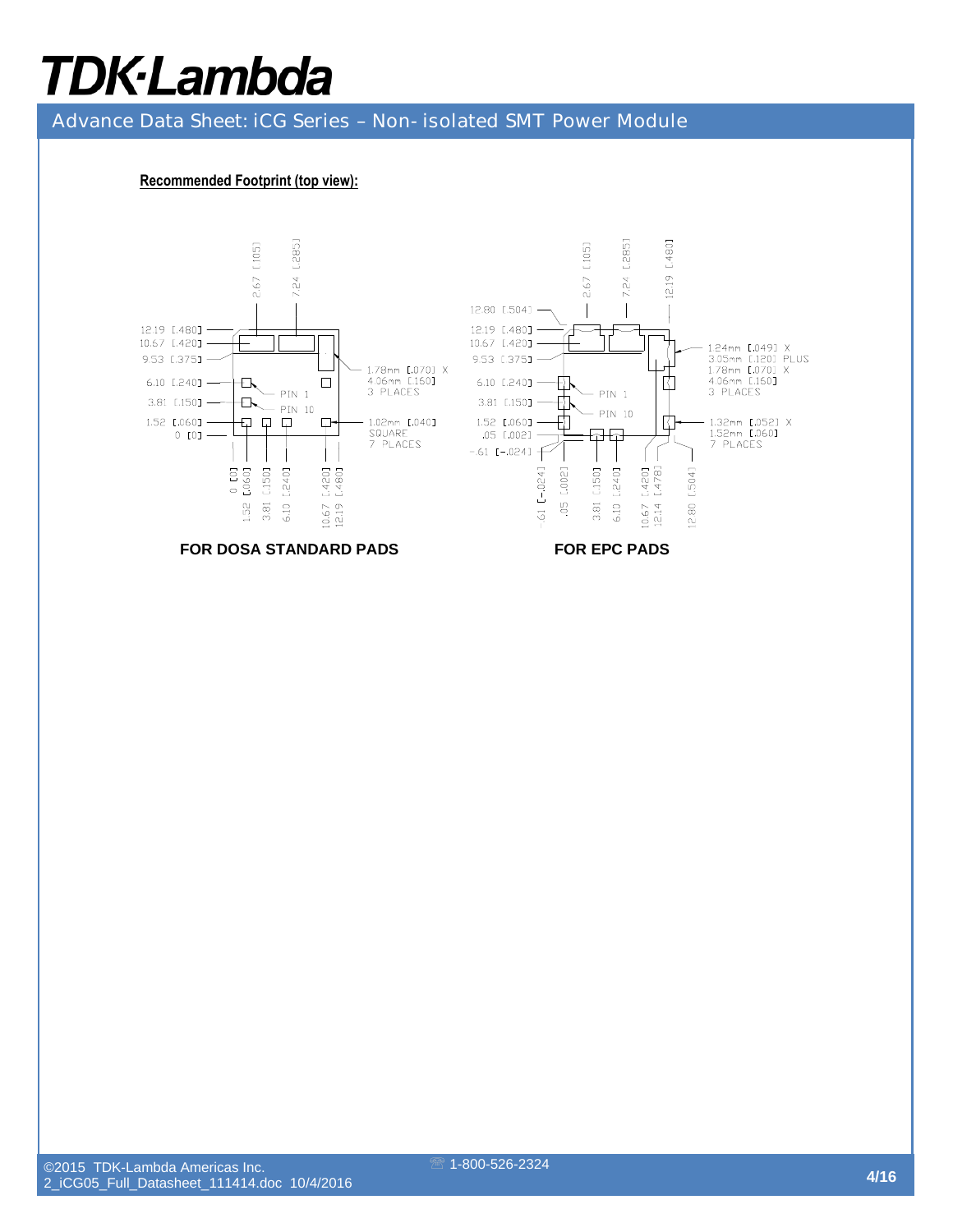## Advance Data Sheet: iCG Series – Non-isolated SMT Power Module

## **Absolute Maximum Ratings:**

#### Stress in excess of Absolute Maximum Ratings may cause permanent damage to the device.

| <b>Characteristic</b>            | <b>Min</b> | <b>Max</b> | <b>Unit</b> | <b>Notes &amp; Conditions</b>                                                                                                                                                                   |
|----------------------------------|------------|------------|-------------|-------------------------------------------------------------------------------------------------------------------------------------------------------------------------------------------------|
| Continuous Input Voltage         | $-0.25$    |            | Vdc         |                                                                                                                                                                                                 |
| Storage Temperature              | -55        | 125        | °С          |                                                                                                                                                                                                 |
| Operating Temperature Range (Tc) | $-40$      | $115*$     | °С          | Measured at the location specified in the thermal<br>measurement figure; maximum temperature varies<br>with output current - see curve in the thermal<br>performance section of the data sheet. |

\* Engineering estimate

### **Input Characteristics:**

Unless otherwise specified, specifications apply over all rated Input Voltage, Resistive Load, and Temperature conditions.

| <b>Characteristic</b>                                | <b>Min</b> | <b>Typ</b> | <b>Max</b> | <b>Unit</b> | <b>Notes &amp; Conditions</b>                                        |
|------------------------------------------------------|------------|------------|------------|-------------|----------------------------------------------------------------------|
| Operating Input Voltage                              | 2.4        | $- - -$    | 5.5        | Vdc         |                                                                      |
| Maximum Input Current                                | ---        | ---        | 6.5        | A           | Vin=2.4 to Vin, max; lo=lo, max                                      |
| Startup Delay Time from application of input voltage |            | 4          | $---$      | mS          | Vo=0 to 0.1*Vo, set; on/off=on,<br>$lo = Io$ .max. $Tc = 25^\circ C$ |
| Startup Delay Time from on/off                       |            | 4          |            | mS          | Vo=0 to 0.1*Vo, set; Vin=Vi, nom,<br>$Io = Io.max.Tc = 25°C$         |
| Output Voltage Rise Time                             |            | 3          |            | mS          | lo=lo, max, Tc=25°C, Vo=0.1 to<br>0.9*Vo.set                         |
| Input Reflected Ripple                               |            | 30         |            | mApp        | See input/output ripple measurement<br>figure; BW=20 MHz             |
| Input Ripple Rejection                               |            | $40*$      |            | dB          | @ 120 Hz                                                             |
| Turn on input voltage                                |            | 2.1        | $- - -$    | $\vee$      |                                                                      |
| Turn off input voltage                               |            | 1.95       | $- - -$    | V           |                                                                      |

\*Engineering Estimate

Caution: The power modules are not internally fused. An external input line normal blow fuse with a maximum value of 10A is required, see the Safety Considerations section of the data sheet.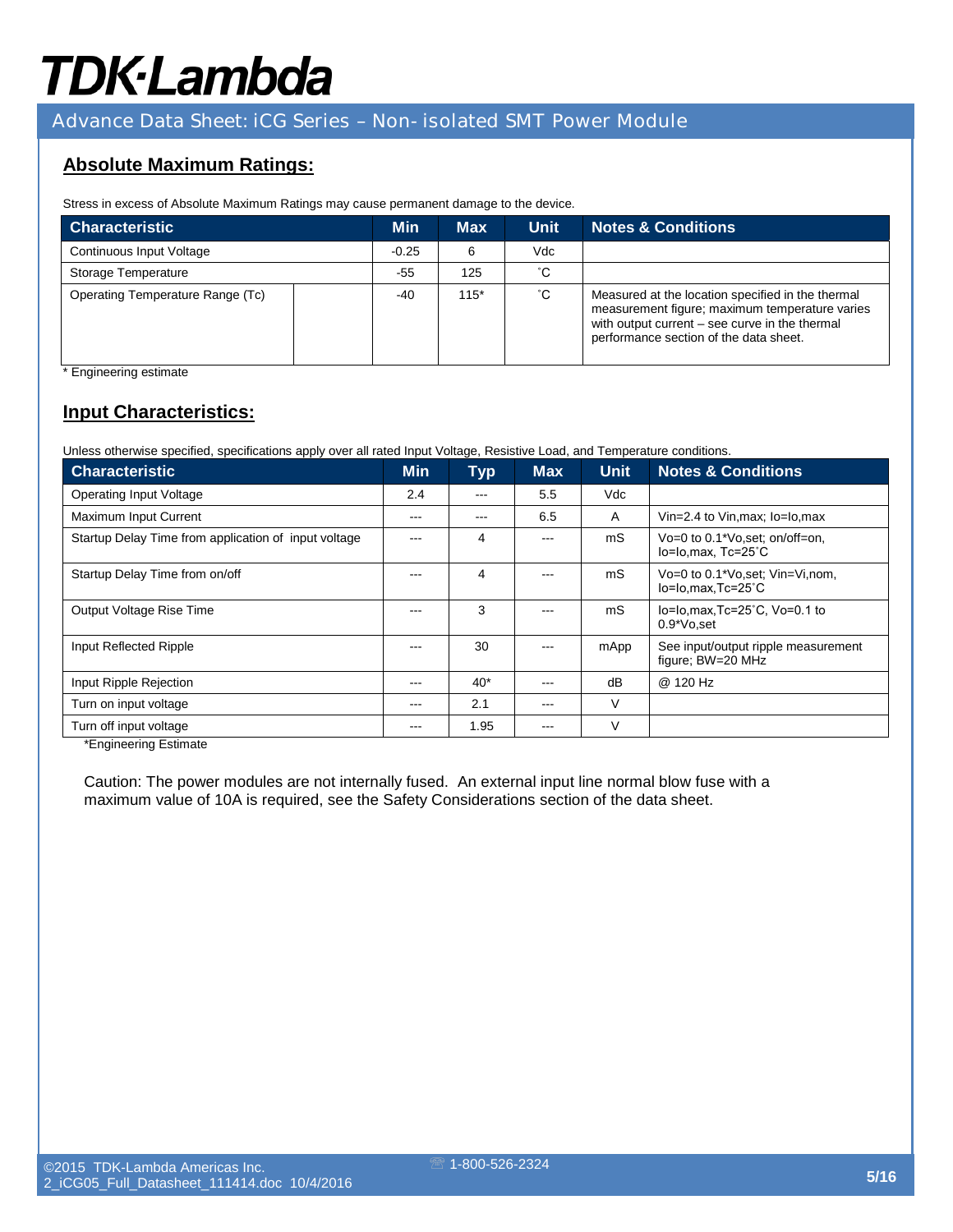Advance Data Sheet: iCG Series – Non-isolated SMT Power Module

## **Electrical Data:**

| <b>Characteristic</b>                     |                                                                         | <b>Min</b>                                            | <b>Typ</b>                 | <b>Max</b>                                     | <b>Unit</b>                 | <b>Notes &amp; Conditions</b>                                                                                                                     |
|-------------------------------------------|-------------------------------------------------------------------------|-------------------------------------------------------|----------------------------|------------------------------------------------|-----------------------------|---------------------------------------------------------------------------------------------------------------------------------------------------|
| Output Voltage Initial Setpoint           |                                                                         | $-2$                                                  |                            | $+2$                                           | $\frac{0}{0}$               | Vo=3.3Vsetting, Vin=Vin, nom; lo=lo, max;<br>$Tc = 25^{\circ}C$                                                                                   |
| Output Voltage Tolerance                  |                                                                         | $-3$                                                  | $\blacksquare$             | $+3$                                           | $\%$                        | Over all rated input voltage, load, and<br>temperature conditions to end of life                                                                  |
| Efficiency                                | $Vo = 1.2V$<br>$Vo = 1.5V$<br>$Vo = 1.8V$<br>$Vo = 2.5V$<br>$Vo = 3.3V$ | $\qquad \qquad -\qquad -$<br>---<br>---<br>---<br>--- | 84<br>87<br>88<br>91<br>93 | $\overline{a}$<br>---<br>---<br>$- - -$<br>--- | $\%$<br>%<br>%<br>%<br>$\%$ | Vin=5V; Io=Io, max; Tc=25°C                                                                                                                       |
| Line Regulation                           |                                                                         | $-$ - $-$                                             | 3                          | $-$ - $-$                                      | mV                          | Vin=Vin, min to Vin, max                                                                                                                          |
| Load Regulation                           |                                                                         | ---                                                   | 6                          | $\overline{a}$                                 | mV                          | lo=lo, min to lo, max                                                                                                                             |
| <b>Output Current</b>                     |                                                                         | 0                                                     | $\cdots$                   | 6                                              | Α                           |                                                                                                                                                   |
| <b>Output Current Limiting Threshold</b>  |                                                                         | $---$                                                 | 10                         | $\overline{a}$                                 | $\overline{A}$              | $Vo = 0.9*Vo$ , nom, Tc <tc, max)<="" td=""></tc,>                                                                                                |
| <b>Short Circuit Current</b>              |                                                                         | $\overline{a}$                                        | 0.5                        | $\overline{a}$                                 | $\overline{A}$              | $Vo = 0.25V$ , Tc = $25^{\circ}C$                                                                                                                 |
| Output Ripple and Noise Voltage           |                                                                         | ---                                                   | 15                         | $- - -$                                        | mVpp                        | Measured across one 0.1 uF ceramic<br>capacitor and one 47uF ceramic capacitor -<br>see input/output ripple measurement figure;<br>$BW = 20MHz$ . |
| Output Voltage Adjustment Range           |                                                                         | 0.6                                                   | $\cdots$                   | 3.63                                           | $\vee$                      |                                                                                                                                                   |
| Output Voltage Sense Range                |                                                                         | $\overline{a}$                                        | $\cdots$                   | 0.5                                            | $\vee$                      |                                                                                                                                                   |
| Dynamic Response:<br><b>Recovery Time</b> |                                                                         | ---                                                   | 20                         | $---$                                          | <b>uS</b>                   | di/dt =10A/uS, Vin=Vin, nom; Vo=1.5V, load<br>step from 25% to 75% of $Io,max$ ; Cout =<br>94uF                                                   |
| <b>Transient Voltage</b>                  |                                                                         | $---$                                                 | 100                        | $---$                                          | mV                          |                                                                                                                                                   |
| <b>Switching Frequency</b>                |                                                                         | ---                                                   | 600                        | $\overline{a}$                                 | kHz                         | Fixed                                                                                                                                             |
| <b>External Load Capacitance</b>          |                                                                         | 47                                                    | $\cdots$                   | 1000*                                          | <b>uF</b>                   |                                                                                                                                                   |
| Vref                                      |                                                                         |                                                       | 0.6                        |                                                | V                           | Required for trim calculation                                                                                                                     |
| F                                         |                                                                         |                                                       | 2000                       |                                                | Ω                           | Required for trim calculation                                                                                                                     |

\*Please contact TDK - Lambda Americas for technical support for very low ESR capacitor banks or if higher capacitance is required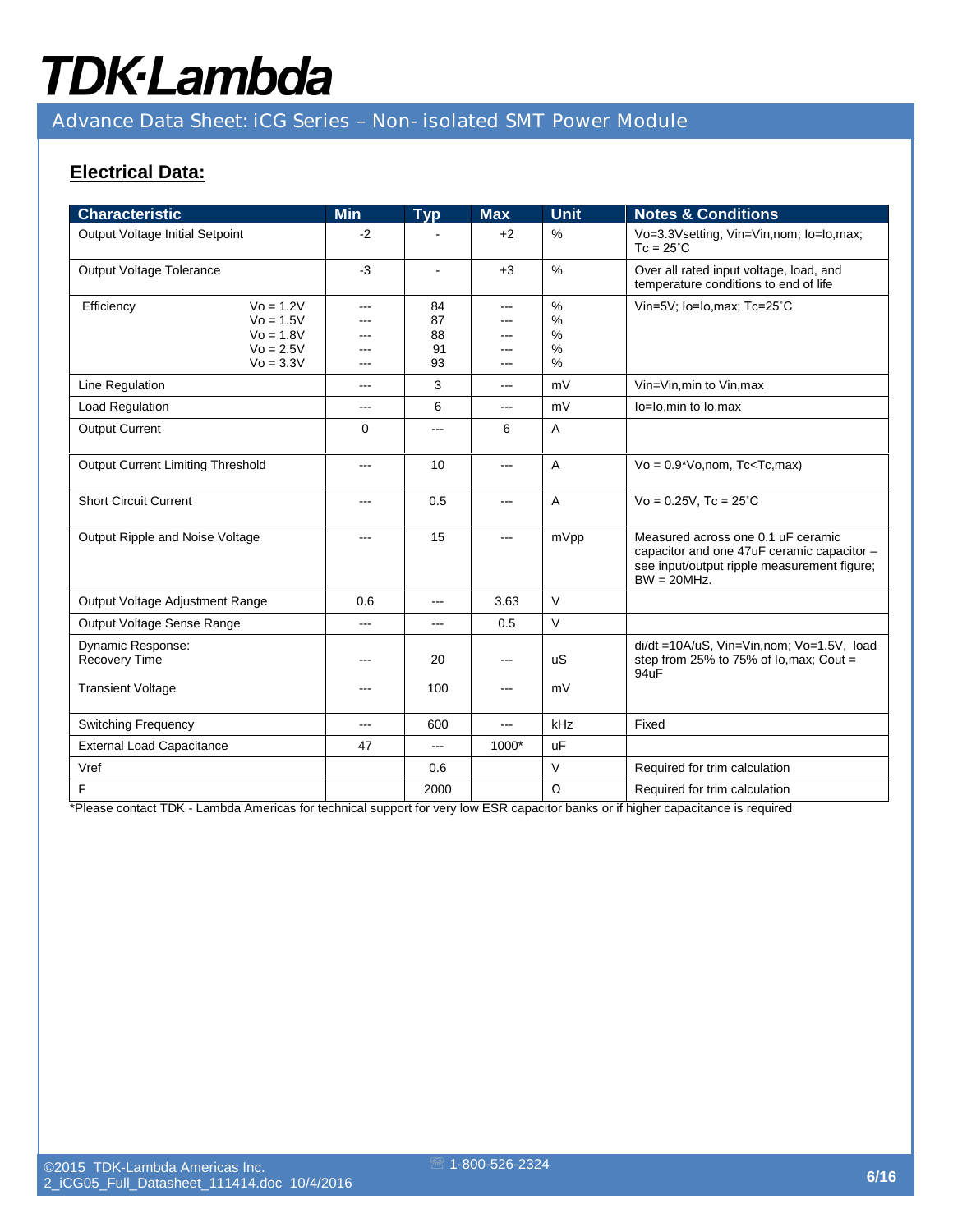Advance Data Sheet: iCG Series – Non-isolated SMT Power Module

## **Electrical Characteristics:**

**Typical Efficiency vs. Input Voltage** 



■ 1-800-526-2324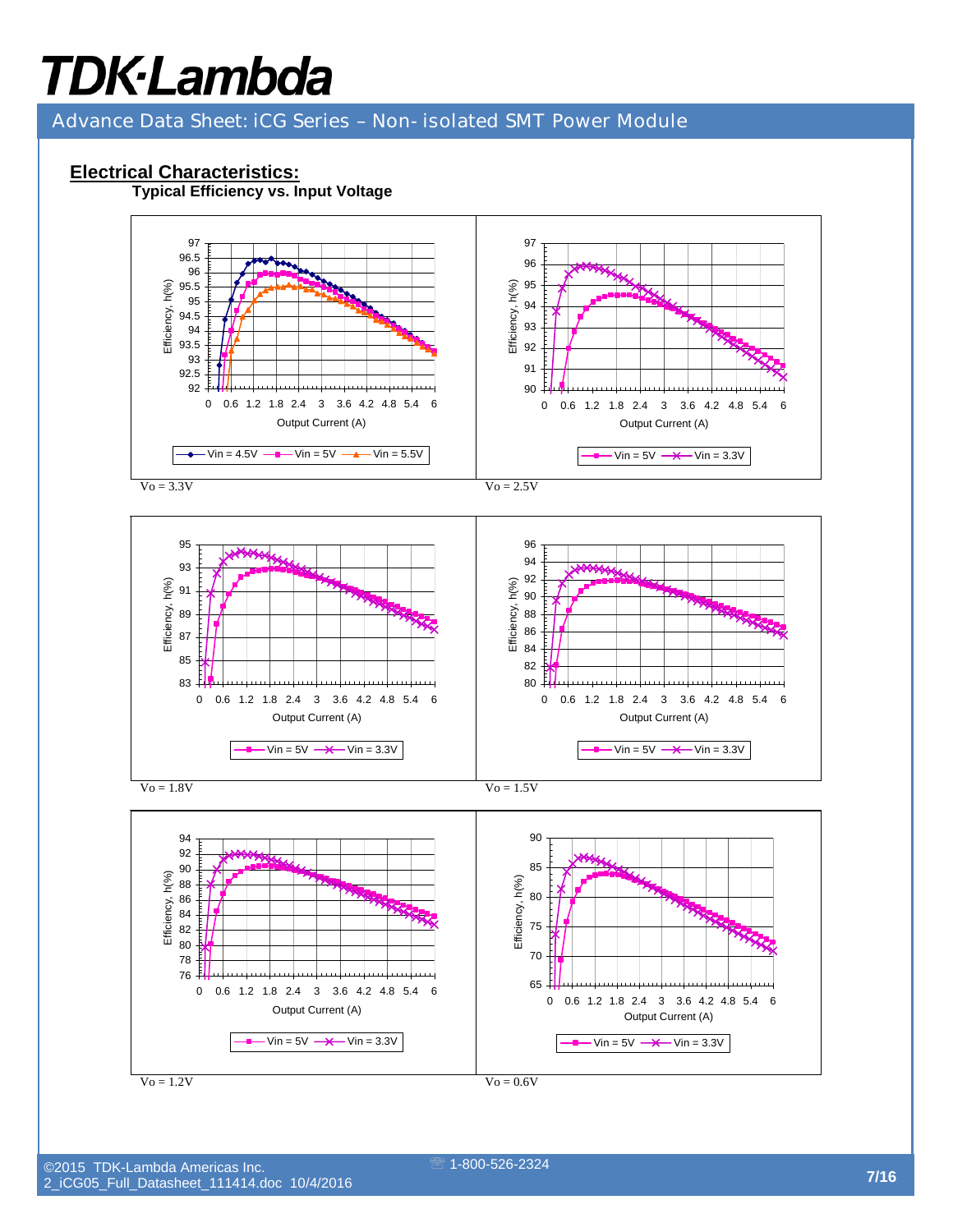## Advance Data Sheet: iCG Series – Non-isolated SMT Power Module

## **Electrical Characteristics:**

**Typical Power Dissipation vs. Input Voltage** 



■ 1-800-526-2324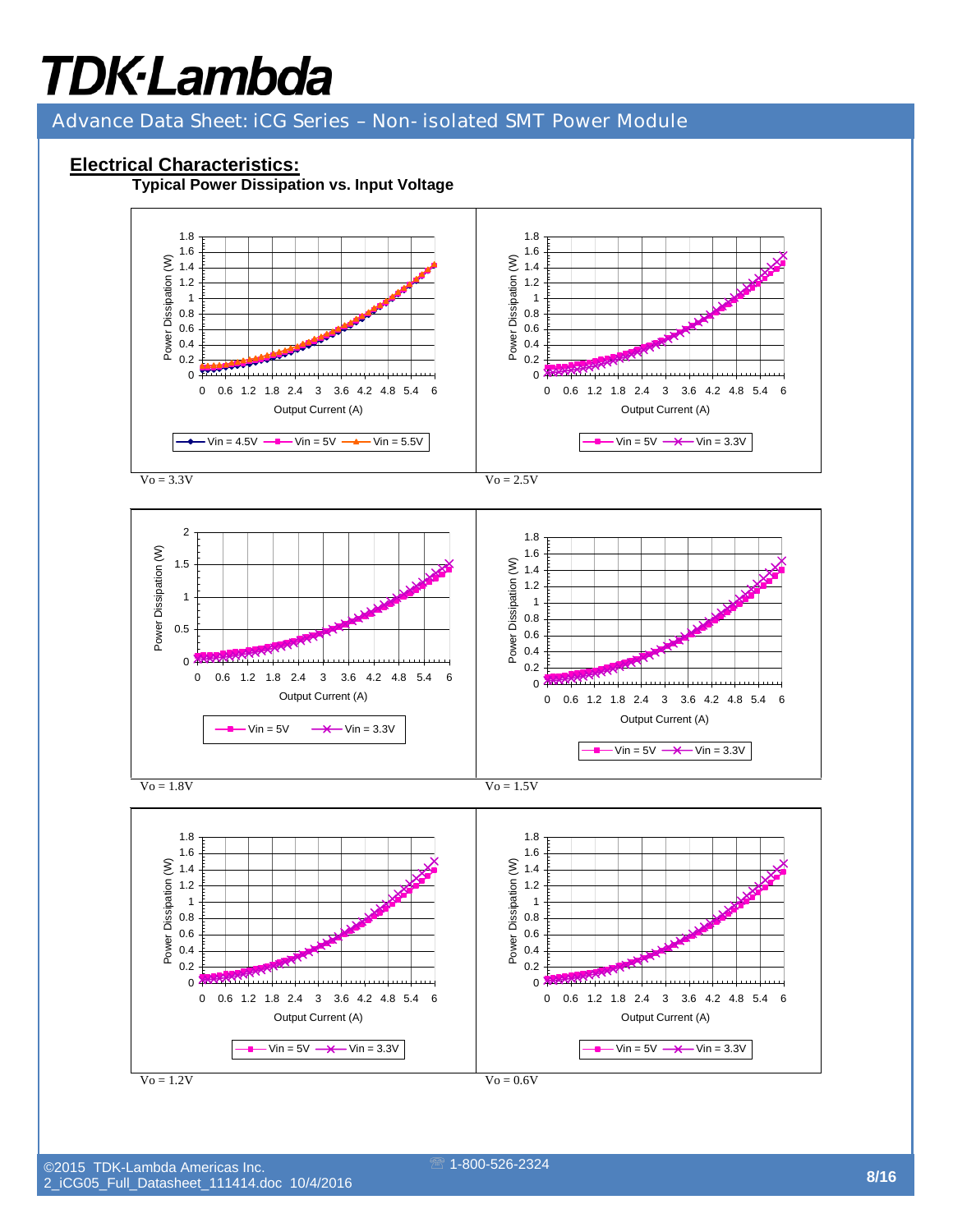## Advance Data Sheet: iCG Series – Non-isolated SMT Power Module

## **Electrical Characteristics:**





Vo=1.8V Typical Output Ripple at nominal Input voltage and full load at Ta=25 degrees



Vo=1.8V Typical startup characteristic from on/off at full load. Upper trace - output voltage, lower trace – on/off signal



Vo=1.8V Typical output voltage transient response to load step from 0% to 50% of full load with output current slew rate of 10A/uS.  $(Cext = 1x47uF$  ceramic capacitor)

Typical Output Short Circuit Current



Vo=1.8V Typical Input Ripple at nominal Input Voltage and full load at Ta=25 degrees. Input capacitors 2 x 22uF ceramic



Vo=3.3V Typical output voltage transient response to load step from 0% to 50% of full load with output current slew rate of 10A/uS.  $(Cext = 1x47uF)$  ceramic capacitor)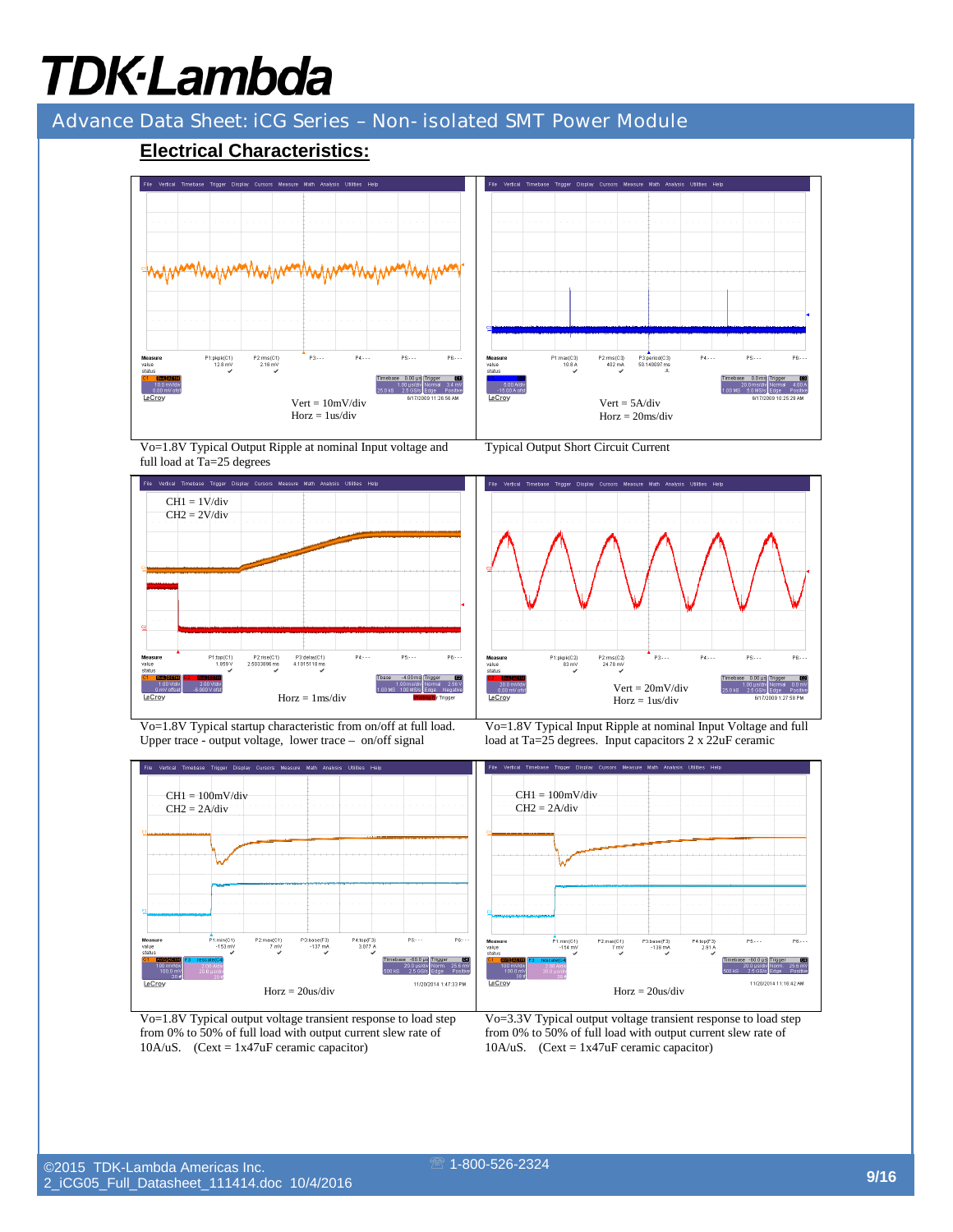Advance Data Sheet: iCG Series – Non-isolated SMT Power Module

## **Electrical Characteristics (continued):**

### **Typical Output Voltage vs. Input Voltage Characteristics**



Vo=1.8V Typical Output Voltage vs. Input Voltage Characteristics













Output Voltage versus Input Voltage Operating Range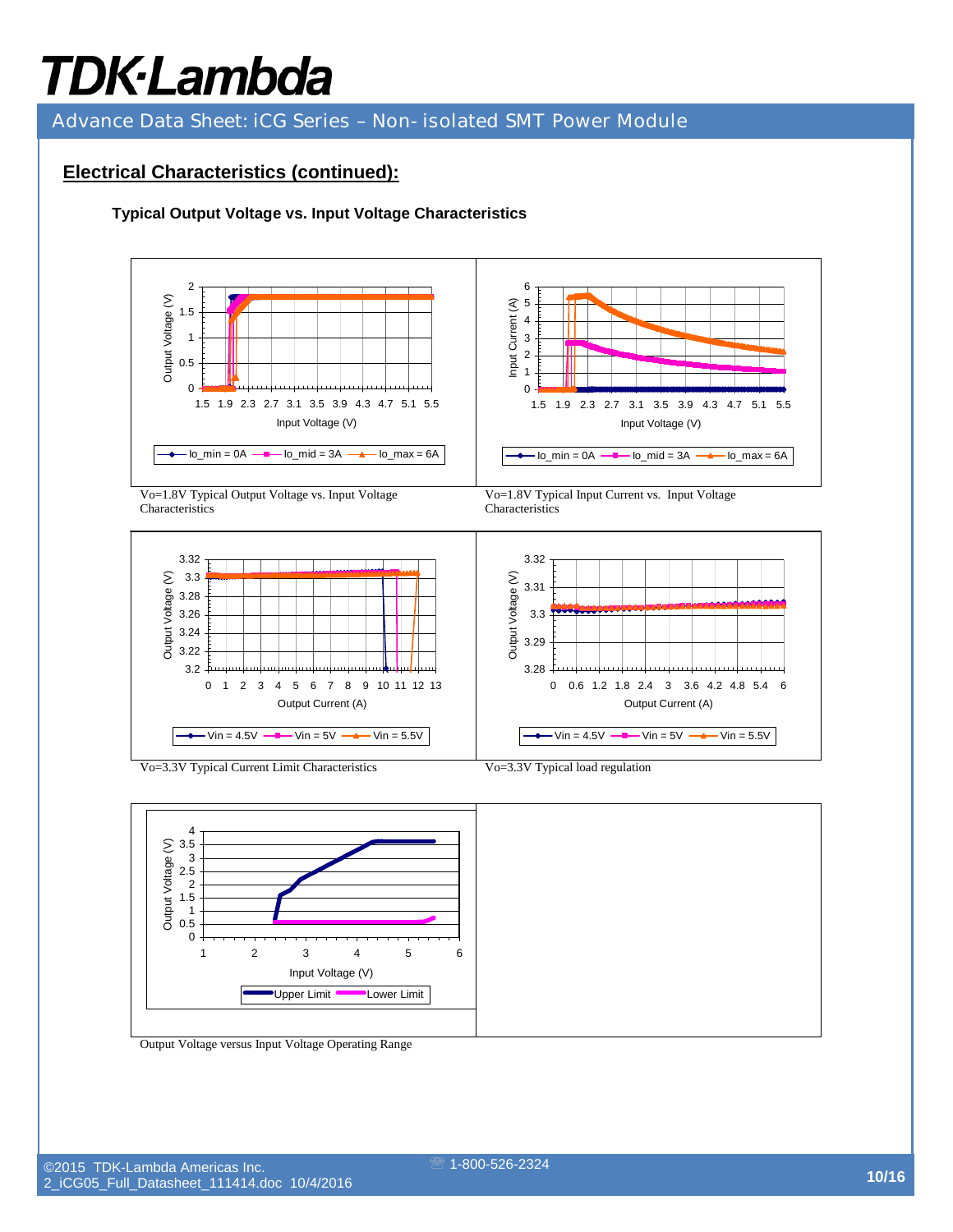### Advance Data Sheet: iCG Series - Non-isolated SMT Power Module

### **Thermal Performance:**

 $\Omega$ 1 2

> 45 65 85 105 125 Temperature (oC)

Tc, Thermal Limit

Vo=0.6V, Vin=5V maximum output current vs. ambient temperature at nominal input voltage for natural convection

(60lfm) with airflow from pin 3 to pin 7.



The thermal curves provided are based upon measurements made in TDK - Lambda Americas' experimental test setup that is described in the Thermal Management section. Due to the large number of variables in system design, TDK - Lambda Americas recommends that the user verify the module's thermal performance in the end application. The critical component should be thermo coupled and monitored, and should not exceed the temperature limit specified in the derating curve above. It is critical that the thermocouple be mounted in a manner that gives direct thermal contact or significant measurement errors may result. TDK - Lambda Americas can provide modules with a thermocouple premounted to the critical component for system verification tests.

4.5 [0.18]

-1

**Best Orientation airflow**

 $\cap$ 

 $\circ$ 

iCG05006A006V thermal measurement location – top view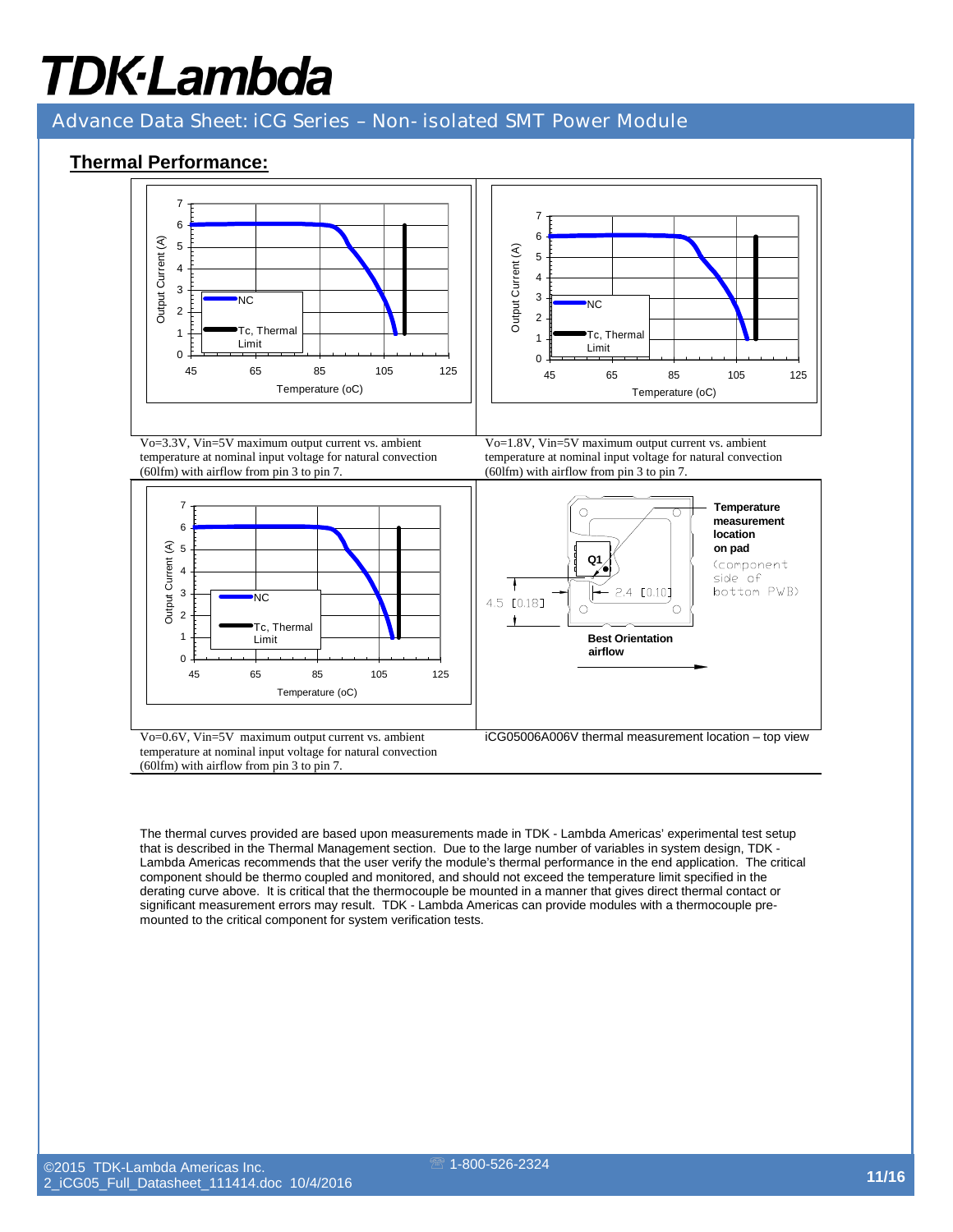### Advance Data Sheet: iCG Series – Non-isolated SMT Power Module

#### **Soldering Information:**

iCG surface mountable power modules are intended to be compatible with standard surface mount component soldering processes and either hand placed or automatically picked and placed. The figure below shows the position for vacuum pick up. The maximum weight of the power module is 3g (0.106 oz.). Improper handling or cleaning processes can adversely affect the appearance, testability, and reliability of the power modules. The iCG product is a moisture sensitivity level 2 device. Contact TDK - Lambda Americas technical support for guidance regarding proper handling, cleaning, and soldering of TDK - Lambda Americas' power modules.



#### **Reflow Soldering**

The iCG platform is an open frame power module manufactured with SMT (surface mount technology). Due to the high thermal mass of the power module and sensitivity to heat of some SMT components, extra caution should be taken when reflow soldering. Failure to follow the reflow soldering guidelines described below may result in permanent damage and/or affect performance of the power modules.

The iCG power modules can be soldered using natural convection, forced convection, IR (radiant infrared), and convection/IR reflow technologies. The module should be thermally characterized in its application to develop a temperature profile. Thermal couples should be mounted to terminal 3 and terminal 6 and be monitored. The temperatures should be maintained below 260 degrees. Oven temperature and conveyer belt speeds should be controlled to ensure these limits are not exceeded. In most manufacturing processes, the solder paste required to form a reliable connection can be applied with a standard 6 mil stencil.



©2015 TDK-Lambda Americas Inc. 2\_iCG05\_Full\_Datasheet\_111414.doc 10/4/2016 ℡ 1-800-526-2324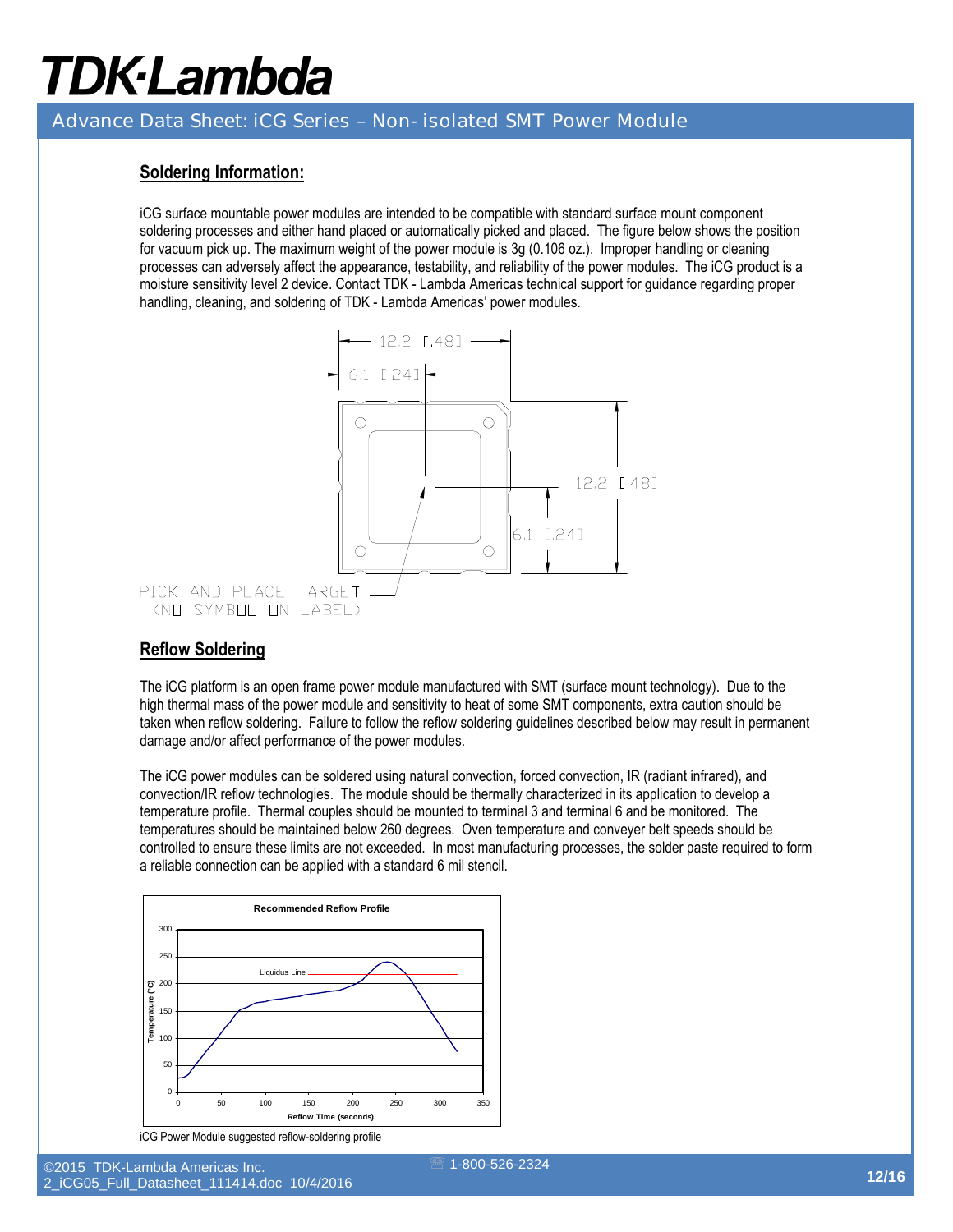## Advance Data Sheet: iCG Series – Non-isolated SMT Power Module

### **Thermal Management:**

An important part of the overall system design process is thermal management; thermal design must be considered at all levels to ensure good reliability and lifetime of the final system. Superior thermal design and the ability to operate in severe application environments are key elements of a robust, reliable power module.

A finite amount of heat must be dissipated from the power module to the surrounding environment. This heat is transferred by the three modes of heat transfer: convection, conduction and radiation. While all three modes of heat transfer are present in every application, convection is the dominant mode of heat transfer in most applications. However, to ensure adequate cooling and proper operation, all three modes should be considered in a final system configuration.

The open frame design of the power module provides an air path to individual components. This air path improves convection cooling to the surrounding environment, which reduces areas of heat concentration and resulting hot spots.

**Test Setup:** The thermal performance data of the power module is based upon measurements obtained from a wind tunnel test with the setup shown in the wind tunnel figure. This thermal test setup replicates the typical thermal environments encountered in most modern electronic systems with distributed power architectures. The electronic equipment in networking, telecom, wireless, and advanced computer systems operates in similar environments and utilizes vertically mounted PCBs or circuit cards in cabinet racks.

The power module, as shown in the figure, is mounted on a printed circuit board (PCB) and is vertically oriented within the wind tunnel. The cross section of the airflow passage is rectangular. The spacing between the top of the module and a parallel facing PCB is kept at a constant (0.5 in). The power module's orientation with respect to the airflow direction can have a significant impact on the module's thermal performance.

**Thermal Derating:** For proper application of the power module in a given thermal environment, output current derating curves are provided as a design guideline on the Thermal Performance section for the

power module of interest. The module temperature should be measured in the final system configuration to ensure proper thermal management of the power module. For thermal performance verification, the module temperature should be measured at the component indicated in the thermal measurement location figure on the thermal performance page for the power module of interest. In all conditions, the power module should be operated below the maximum operating temperature shown on the derating curve. For improved design margins and enhanced system reliability, the power module may be operated at temperatures below the maximum rated operating temperature.



**Wind Tunnel Test Setup Figure** Dimensions are in millimeters and (inches).

Heat transfer by convection can be enhanced by increasing the airflow rate that the power module experiences. The maximum output current of the power module is a function of ambient temperature (TAMB) and airflow rate as shown in the thermal performance figures on the thermal performance page for the power module of interest. The curves in the figures are shown for natural convection through 2 m/s (400 ft/min). The data for the natural convection condition has been collected at 0.3 m/s (60 ft/min) of airflow, which is the typical airflow generated by other heat dissipating components in many of the systems that these types of modules are used in. In the final system configurations, the airflow rate for the natural convection condition can vary due to temperature gradients from other heat dissipating components.

Adjacent PCB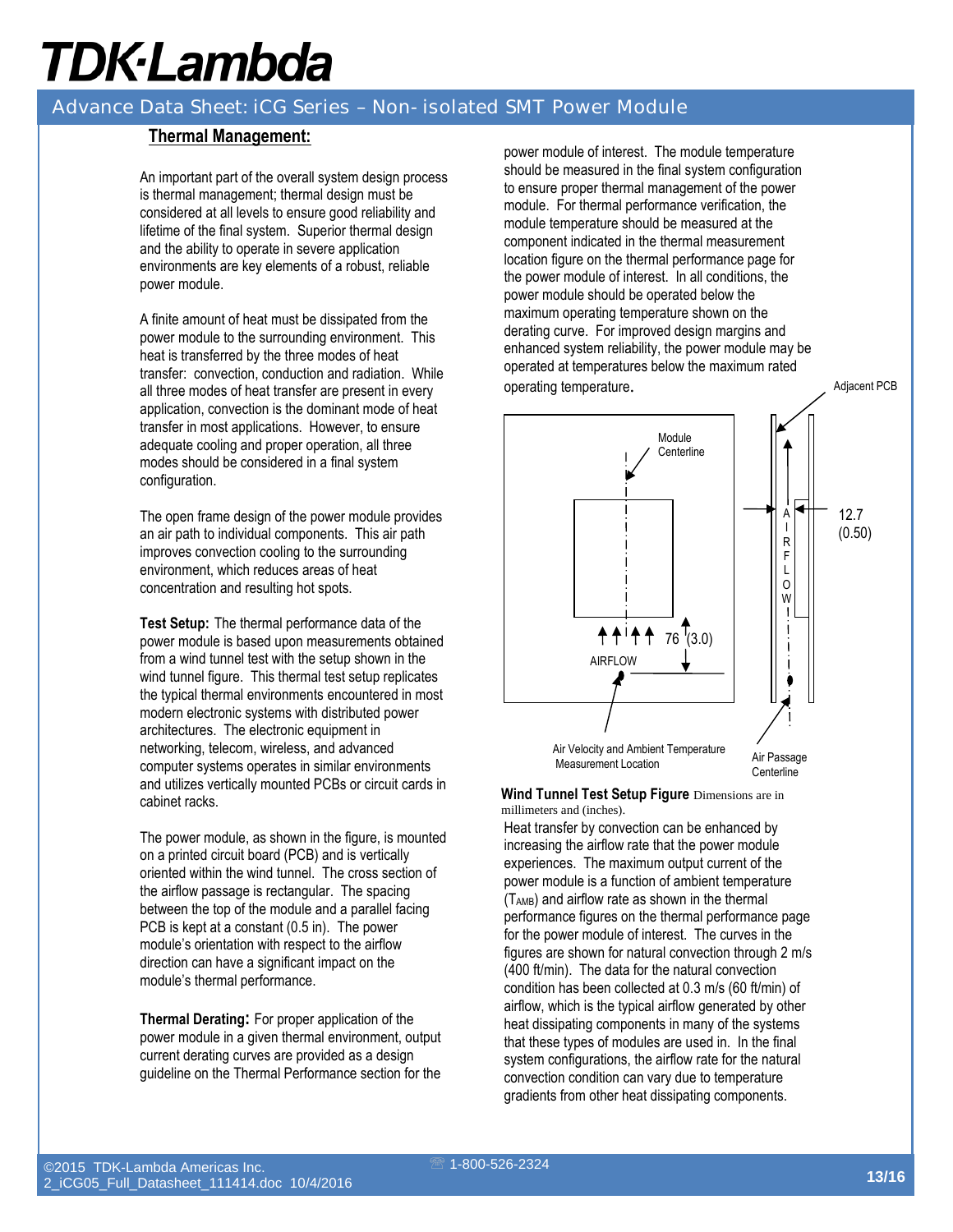### Advance Data Sheet: iCG Series – Non-isolated SMT Power Module

### **Operating Information:**

**Over-Current Protection:** The power modules have short circuit protection to protect the module during severe overload conditions. During overload conditions, the power modules may protect themselves by entering a hiccup current limit mode. The modules will operate normally once the output current returns to the specified operating range.

**Remote On/Off:** - The power modules have an internal remote on/off circuit. The user must supply an open-collector or compatible switch between the GND pin and the on/off pin. The maximum voltage generated by the power module at the on/off terminal is 6V. The maximum allowable leakage current of the switch is 10uA. The switch must be capable of maintaining a low signal Von/off < 0.3V while sinking 2mA.

The standard on/off logic is positive logic. The power module will turn on if terminal 1 (on/off) is left open and will be off if terminal 1 is connected to terminal GND. If the positive logic circuit is not being used, terminal 1 should be left open.



#### **On/Off Circuit for positive logic**

An optional negative logic is available. In the circuit configuration shown the power module will turn on if the external switch is on and it will be off if the on/off pin is pulled up to Vin by an external 3.6Kohm resistor. If the negative logic feature is not being used, terminal 1 should be left open.



#### **On/Off Circuit for negative logic**

**Remote Sense:** The power modules feature remote sense to compensate for the effect of output distribution drops. The output voltage sense range defines the maximum voltage allowed between the output power terminals and output sense terminals, and it is found on the electrical data page for the power module of interest. If the remote sense feature is not being used, the Sense terminal should be connected to the Vo terminal.

The output voltage at the Vo terminal can be increased by either the remote sense or the output voltage adjustment feature. The maximum voltage increase allowed is the larger of the remote sense range or the output voltage adjustment range; it is not the sum of both.

As the output voltage increases due to the use of the remote sense, the maximum output current may need to be decreased for the power module to remain below its maximum power rating.

**Output Voltage Adjustment:** The output voltage of the power module may be adjusted by using an external resistor connected between the Vout trim terminal and GND terminal. If the output voltage adjustment feature is not used, trim terminal should be left open. Care should be taken to avoid injecting noise into the power module's trim pin.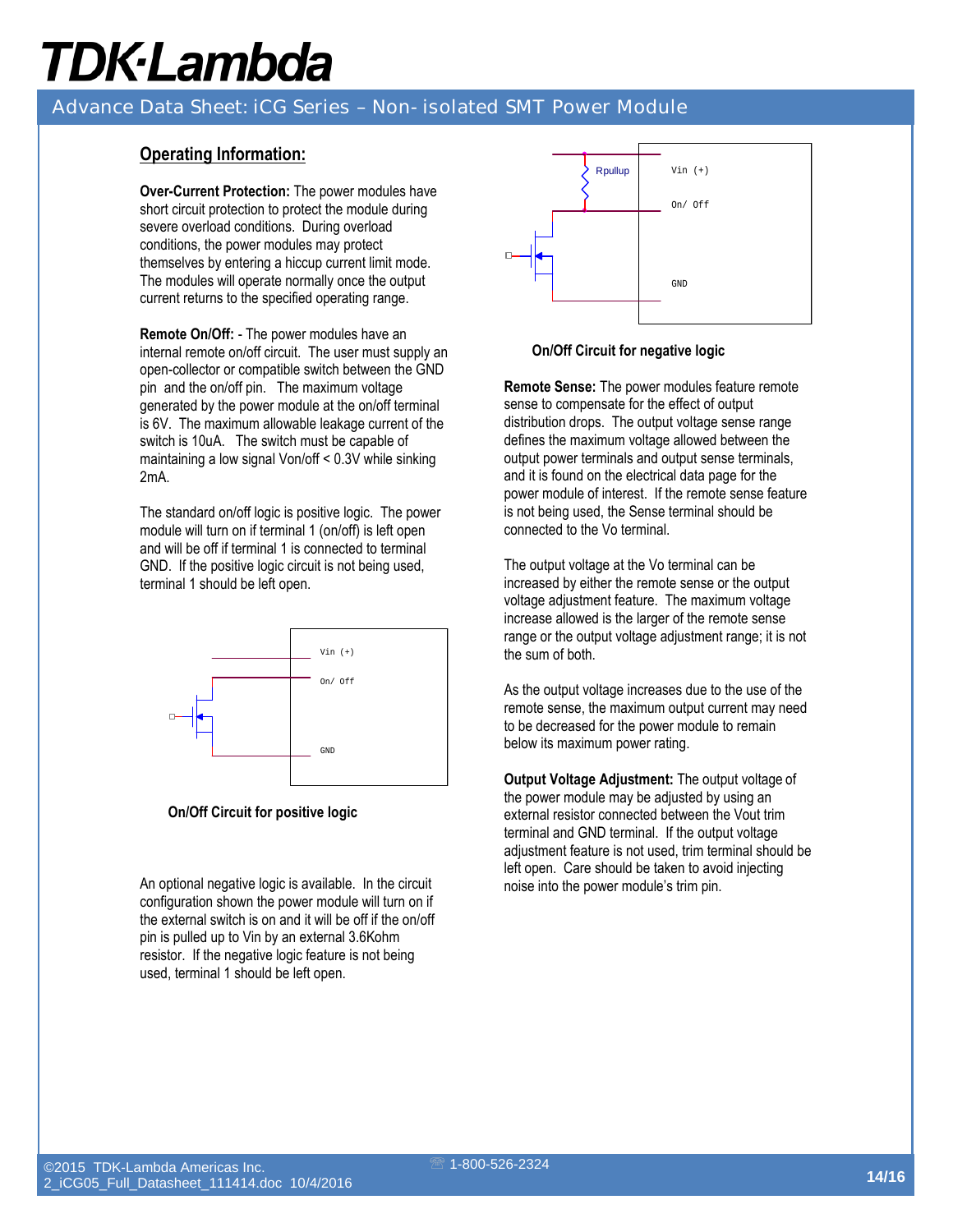### Advance Data Sheet: iCG Series – Non-isolated SMT Power Module



#### **Circuit to increase output voltage**

With a resistor between the trim and GND terminals, the output voltage is adjusted up. To adjust the output voltage from Vo,nom to Vo,up the trim resistor should be chosen according to the following equation:

$$
Ru:=\!\!\left[\frac{(Vref\!\cdot\!F)}{(Voup-Vonom)}\right]\text{ohm}
$$

The values of Vref and F are found in the electrical data section for the power module of interest. The maximum power available from the power module is fixed. As the output voltage is trimmed up, the maximum output current must be decreased to maintain the maximum rated power of the module.

e.g. 
$$
V_0 = 1.8V
$$

$$
Ru := \left[\frac{0.6 \cdot 2000}{(1.8 - 0.6)}\right]
$$

| Vout $(V)$ | Ru (Kohm) |
|------------|-----------|
| 0.6        | open      |
| 1.2        | 2         |
| 1.5        | 1.333     |
| 1.8        |           |
| 2.5        | 0.632     |
| 3.3        | 0.444     |

#### **Voltage Sequencing:**

Some iCG power modules include a voltage sequence feature. The voltage sequence feature enables the user to implement various types of power up and power down sequencing schemes including sequential startup, ratiometric startup, and simultaneous startup. If the sequencing feature is not being used the pin should be left open or tied to Vin. When the voltage sequencing feature is used the prebias immunity feature is disabled.

To use the voltage sequence feature, the module should be set to an On state using the on/off feature. The input voltage should be been applied and in the specified operating range for 10mS during which a 50mV voltage potential should be maintained on the sequence pin. After the 10mS interval, an analog voltage can be applied to the sequence pin and the module's output will track the applied voltage on a one to one basis until the output reaches its set point voltage. The final sequence voltage must be higher than the module set point. For sequential shut down, the sequence pin voltage should be lowered. The module will decrease its output voltage on a one to one basis.

The voltage sequencing circuit has a brief internal response time between the voltage appearing on the sequence pin and impacting the output voltage. If necessary, the impact of the time delay can be minimized by limiting the slew rate of the voltage on the sequence pin to less than 0.5 V/ms.

For additional assistance using the voltage sequencing function, please contact TDK Lambda Americas technical support.

**EMC Considerations:** TDK - Lambda Americas' power modules are designed for use in a wide variety of systems and applications. For assistance with designing for EMC compliance, please contact TDK - Lambda Americas' technical support.

#### **Input Impedance:**

The source impedance of the power feeding the DC/DC converter module will interact with the DC/DC converter. To minimize the interaction, low-ESR capacitors should be located at the input to the module. It is recommended that a 22uF ceramic input capacitor be placed as close as possible to the module. Data is provided on the electrical characteristics page, showing the typical input ripple voltage with two 22uF ceramic capacitors (TDK part C3225X7R1C226MT).